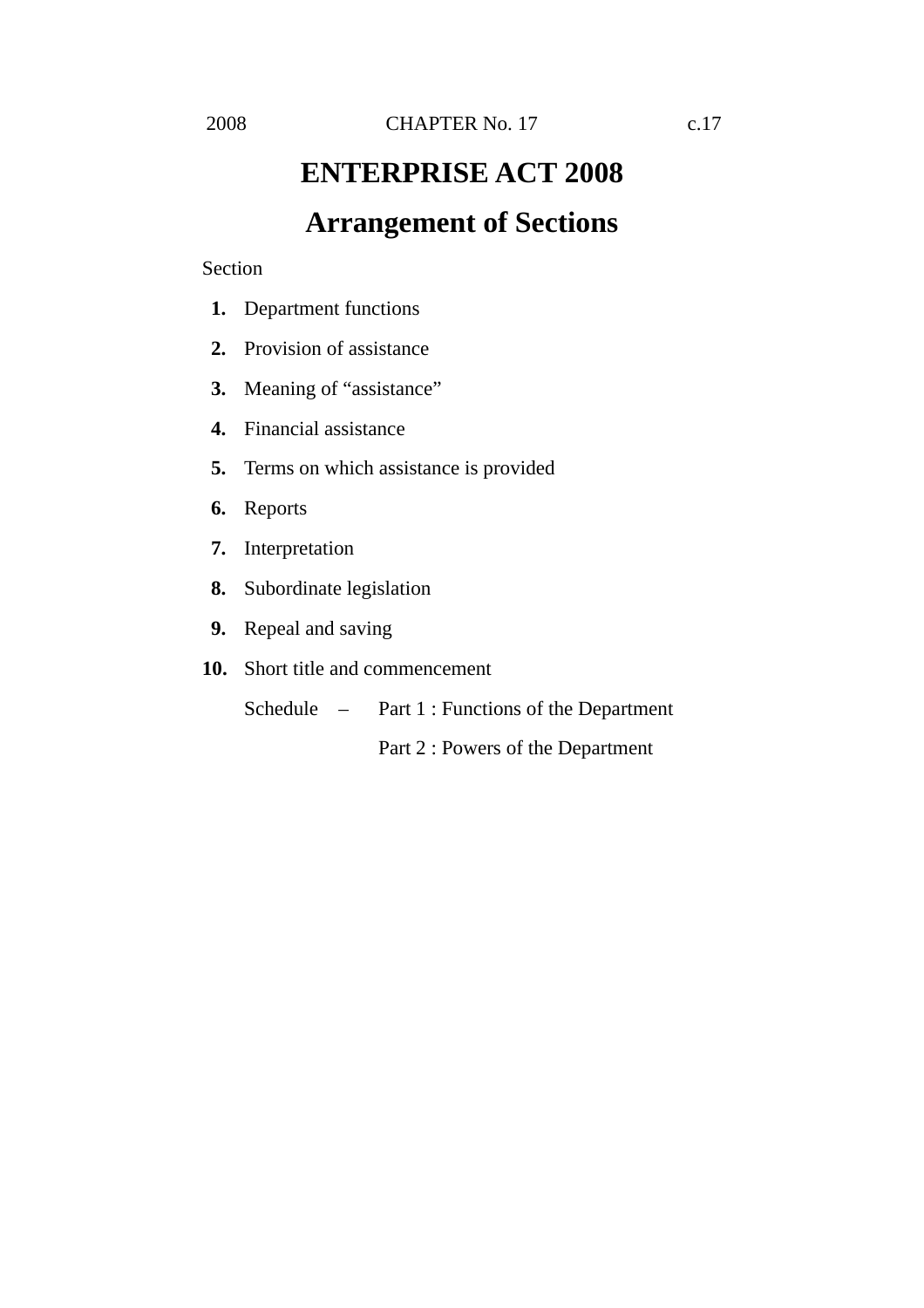

**Jule of Hum Signed in Tynwald: 18th November 2008**<br>**18th November 2008 In Hit** Seceived Royal Assent: 18th November 2008 tu Wit JReceived Royal Assent:18th November 2008 Announced to Tynwald: 18th November 2008

## **AN ACT**

to confer functions on the Department of Trade and Industry to facilitate the promotion and development of the Island's economy; to repeal the Industry Board Act 1981; and for connected purposes.

**BE IT ENACTED by the Queen's Most Excellent Majesty, by** and with the advice and consent of the Council and Keys in Tynwald assembled, and by the authority of the same, as follows:—

**1.** The Department of Trade and Industry ("the Department") Department shall exercise the functions and powers specified in the Schedule functions and such other functions as are conferred on it from time to time by any other statutory provision.

2. The Department may provide assistance to an eligible Provision business where, in its opinion of assistance

- (a) the eligible business undertakes or will undertake an economic activity in the Island;
- (b) the assistance is likely to encourage sustainable economic growth in the Island;
- (c) the form and amount of the assistance is reasonable having regard to all the circumstances.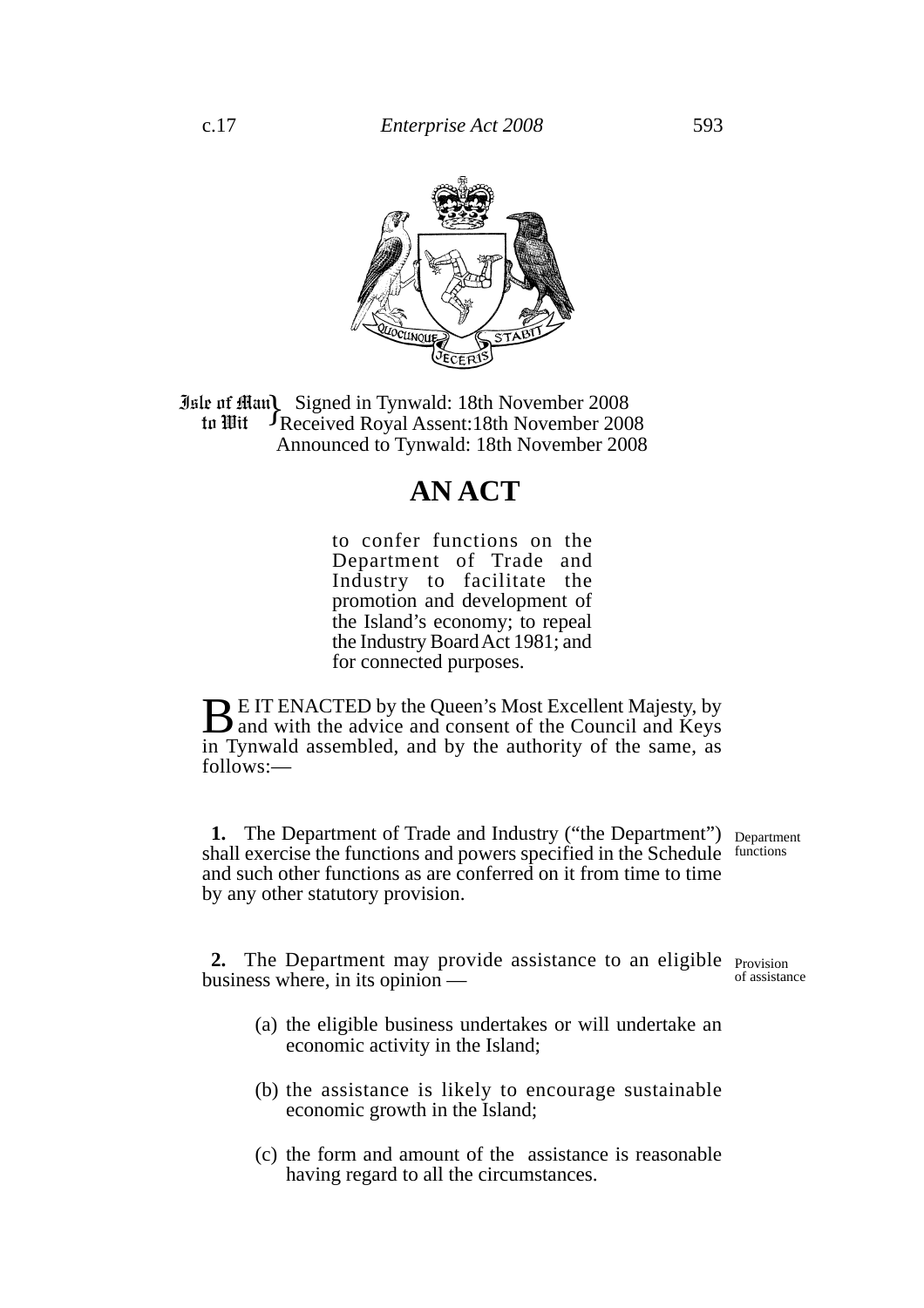Meaning of "assistance"

**3.** (1) In this Act "assistance" means assistance in any form or of any nature, including financial or technical assistance.

(2) In subsection (1) "technical assistance" includes assistance that consists in the transfer of expertise by training or the provision of consultancy services.

Financial assistance

**4.** (1) Financial assistance may be provided to an eligible business under this Act —

- (a) during any period of twelve months, by way of grant or  $loan$  —
	- (i) up to the maximum amount, or
	- (ii) with the approval of the Treasury, of any amount exceeding the maximum amount in respect of a specified eligible business;
- (b) in the form of a guarantee;
- (c) by the Department acquiring securities of a company;
- (d) in any other manner permitted by Part 2 of the Schedule.

(2) More than one form of financial assistance may be provided in any case.

- (3) In this section and in the Schedule —
- "company" means any body corporate incorporated in the Island under —
	- (i) the Companies Acts 1931 to 2004;
	- (ii) the Limited Liability Companies Act 1996;
	- (iii) the Companies Act 2006;
- "maximum amount" means such sum as may by order be prescribed by the Treasury;
- "securities", in relation to a company, means shares (including stock), debentures, bonds and other securities, whether constituting a charge on the assets of the company or not, and in the case of a limited liability company includes any capital contribution.

(4) This section is subject to section 5(3) (Treasury approval required for certain financial assistance).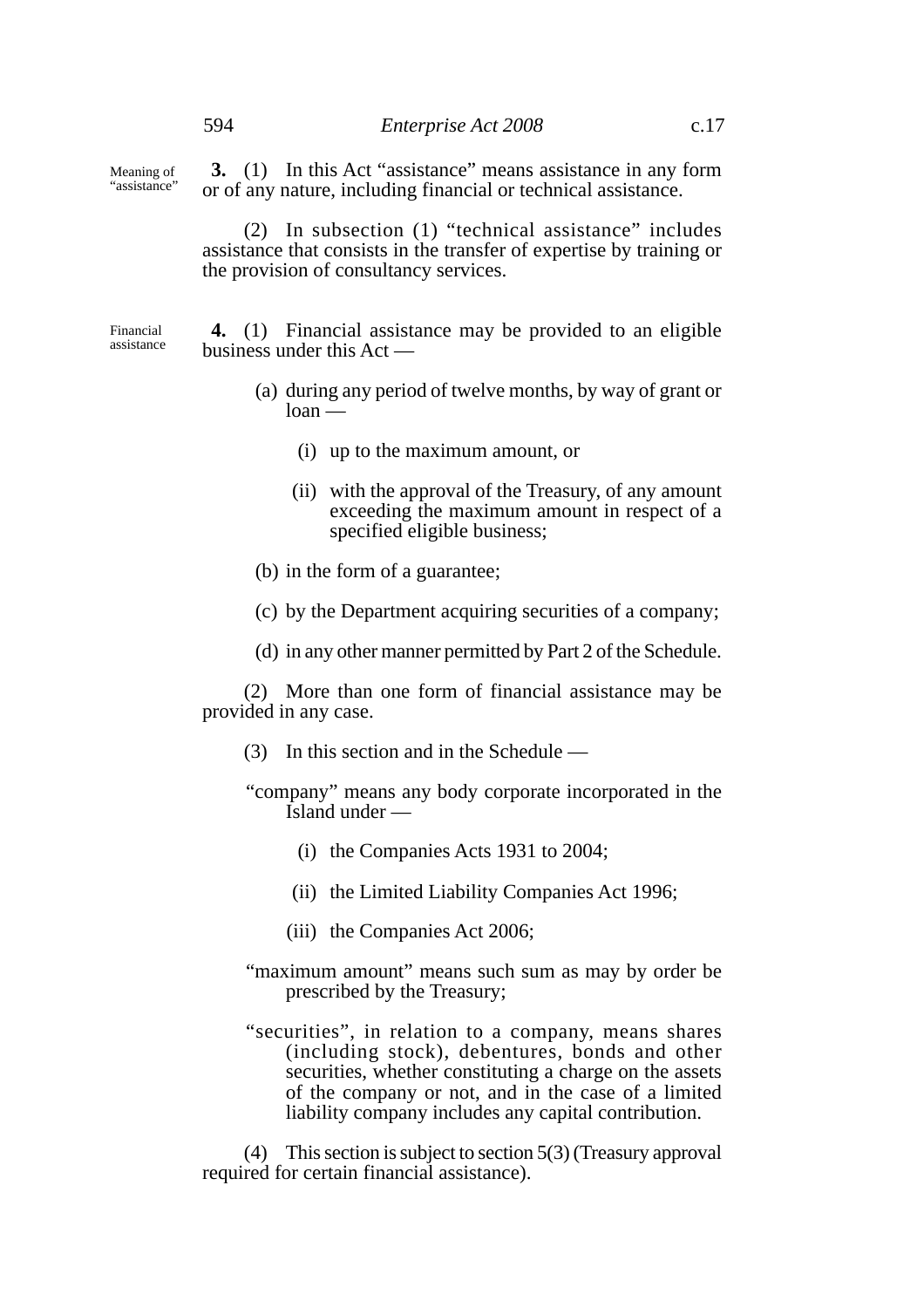(5) The Department shall publish information to serve as guidance with respect to the manner in which it will exercise its powers under this section.

**5.** (1) The Department may provide assistance to an eligible Terms on business under this Act on such terms and conditions as it may determine.

which assistance is provided

(2) Assistance, other than financial assistance, may be provided —

(a) free of charge, or

(b) on such terms as the Department may determine.

(3) Financial assistance (other than a grant up to the maximum amount) may be provided under this Act only if the Treasury has approved the terms and conditions on which it is provided.

**6.** (1) The Department shall lay before Tynwald an annual Reports report in respect of the provision of assistance under this Act.

(2) The Department shall include in the annual report a list comprising the names of those businesses which have received from it financial assistance under this Act during the previous financial year ended on 31st March in any year.

**7.** In this  $Act$  —

Interpretation

"eligible business" means a proposed or established business which satisfies criteria prescribed by regulations made by the Department;

"the Department" means the Department of Trade and Industry.

**8.** Regulations and orders made under this Act, except an order Subordinate under section 10(2), shall not have effect unless they are approved by Tynwald. legislation

**9.** (1) Subject to subsection (2), the Industry Board Act 1981 Repeal is repealed. and saving

(2) Nothing in this Act shall prejudice or affect the terms and conditions of any financial assistance given by the Department prior to the operation of this Act.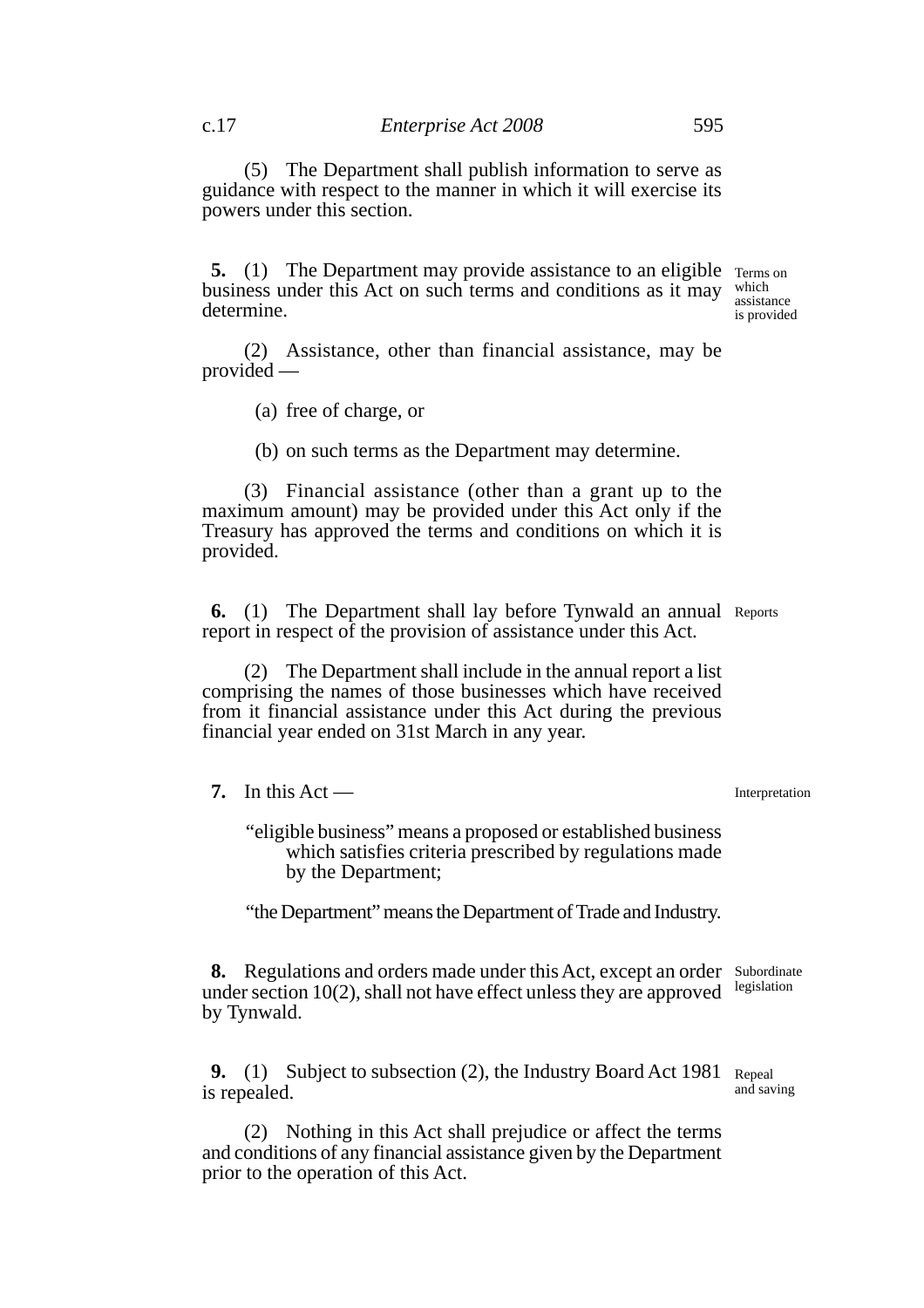Short title and **10.** (1) This Act may be cited as the Enterprise Act 2008. commencement

> (2) This Act shall come into operation on such day as the Department may by order appoint, and different dates may be so appointed for different provisions and for different purposes.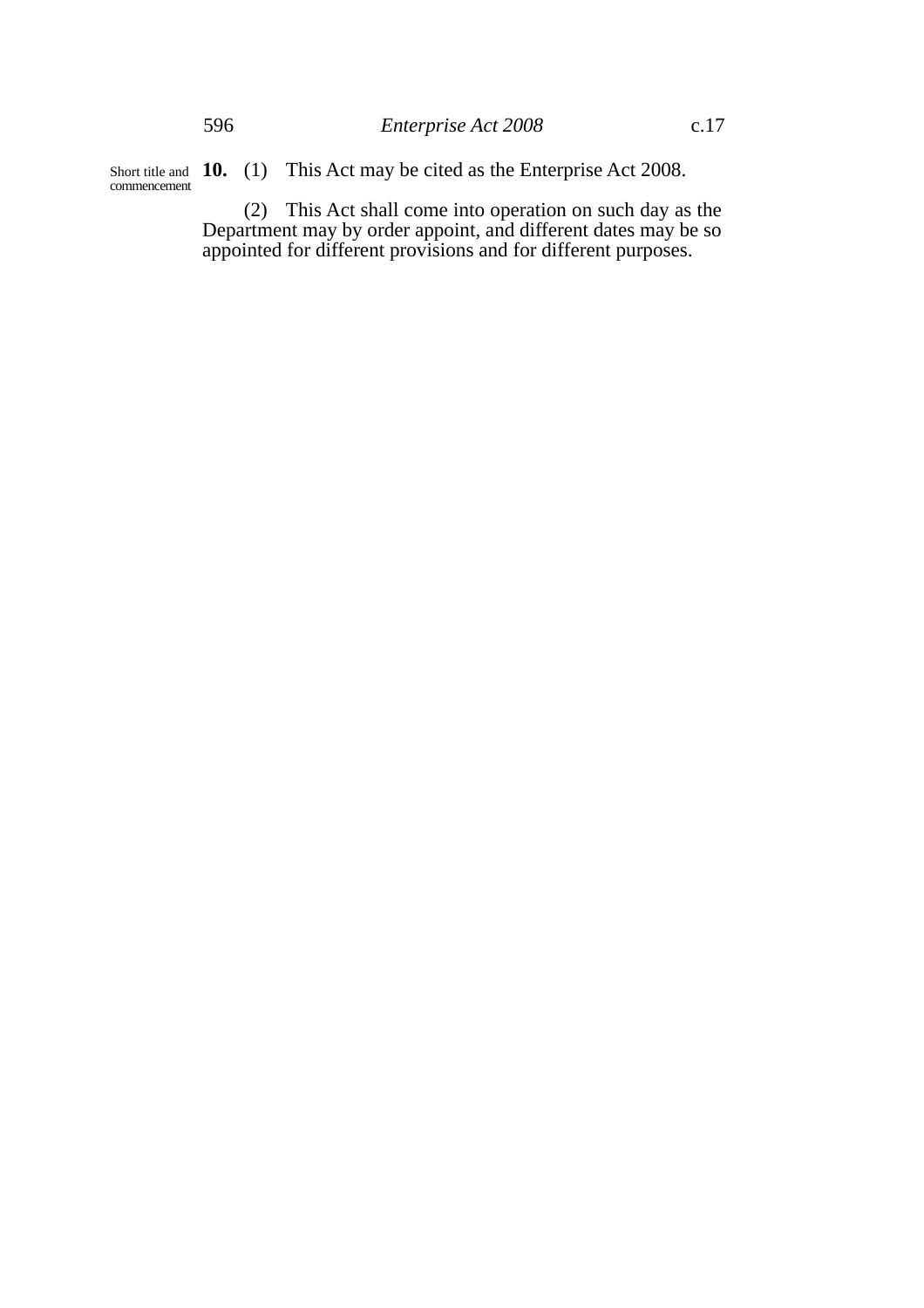Section 1 SCHEDULE

### PART 1

#### FUNCTIONS OF THE DEPARTMENT

**1.** To further economic development.

**2.** To provide, maintain and safeguard employment in the economy.

**3.** To promote economic efficiency and competitiveness.

**4.** To assist in the provision of finance to eligible business.

**5.** To provide or assist in the provision of advisory or other services or facilities to any part of the economy.

**6.** To promote or assist in the promotion of publicity relating to the functions of the Department.

#### PART 2

### POWERS OF THE DEPARTMENT

**1.** To carry on, or establish and carry on whether by itself or jointly with any other person, any eligible business.

**2.** To promote or assist the establishment, growth, reorganisation, modernisation or development of any part of the economy.

**3.** To make grants and loans to, and to guarantee the obligations of, any eligible business in accordance with section 4.

**4.** With the prior approval of the Treasury —

- (a) to acquire, hold and dispose of securities;
- (b) to form bodies corporate;
- (c) to form partnerships with other persons.
- **5.** To act as agent for other persons.

**6.** To appoint consultants to advise on the exercise of the functions of the Department.